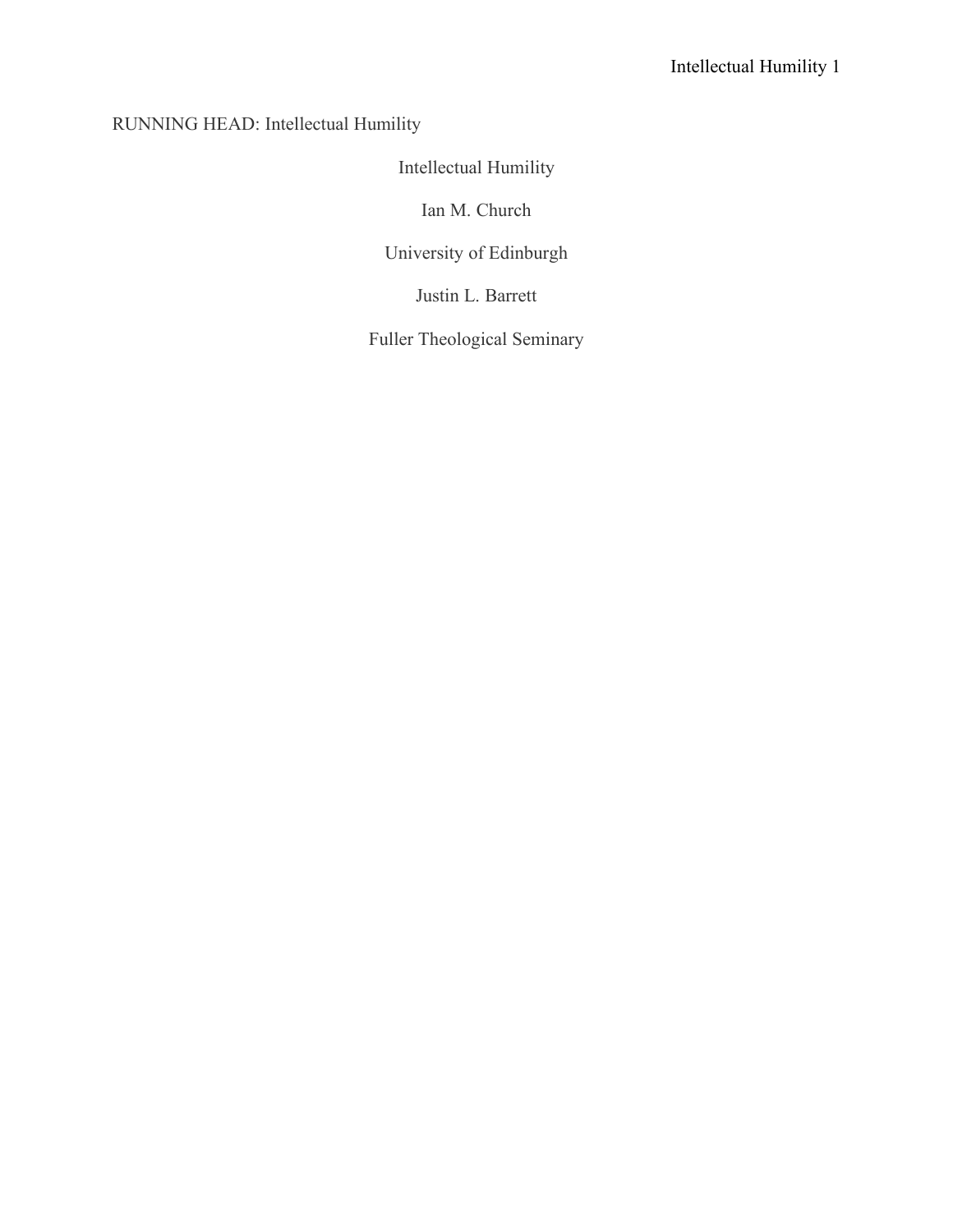## Abstract

We critique two popular philosophical definitions of intellectual humility: the "low concern for status" and the "limitations-owning." accounts. Based upon our analysis, we offer an alternative working definition of intellectual humility: *the virtue of accurately tracking what one could nonculpably take to be the positive epistemic status of one's own beliefs*. We regard this view of intellectual humility both as a virtuous mean between intellectual arrogance and diffidence and as having advantages over other recent conceptions of intellectual humility. After defending this view, we sketch remaining questions and issues that may bear upon the psychological treatment of intellectual humility such as whether evidence will help determine how this construct relates to general social humility on the one hand, and intellectual traits such as open-mindedness, curiosity, and honesty on the other.

Keywords: belief, epistemology, intellectual humility, humility, virtues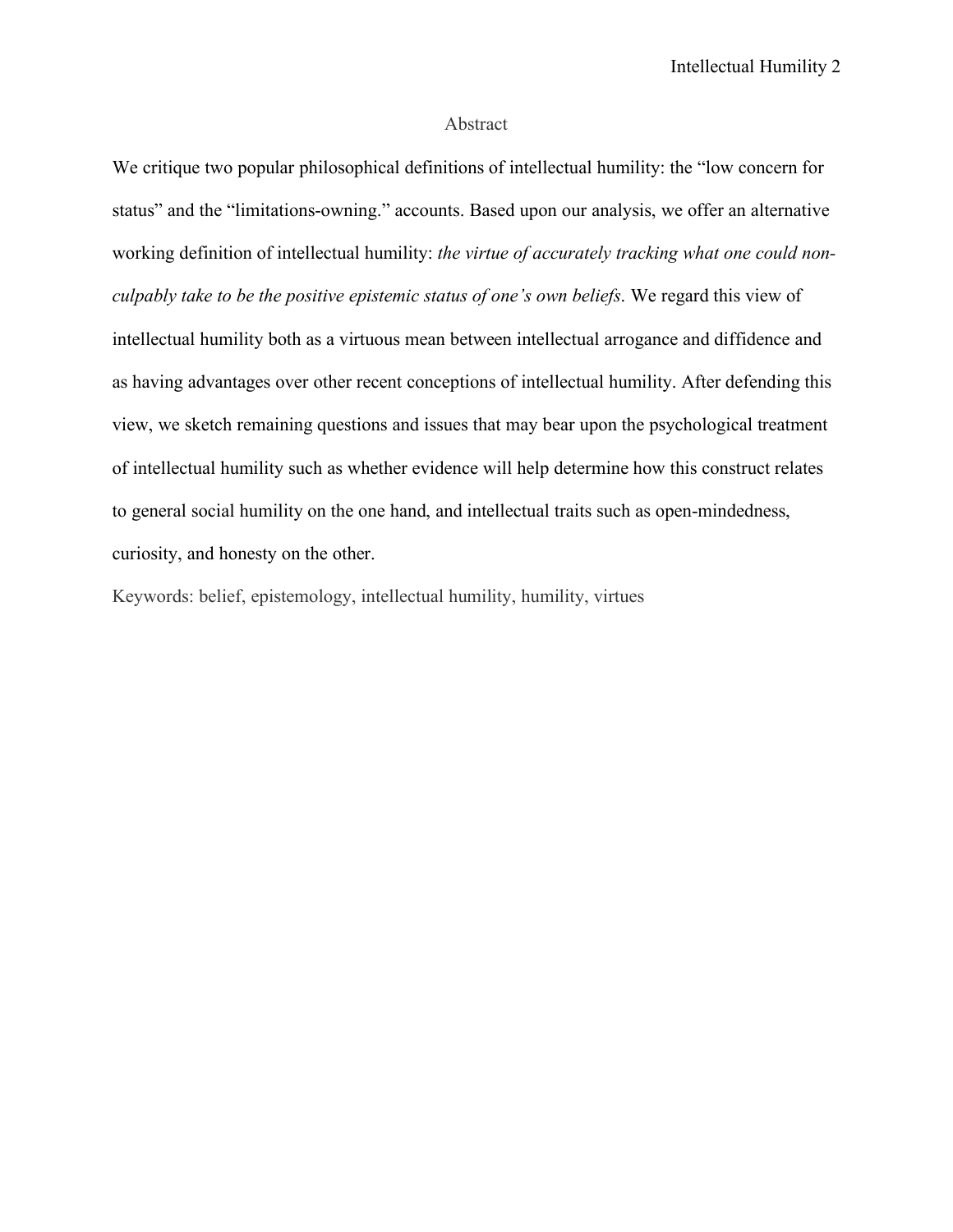# Intellectual Humility

All too often, when faced with difficult questions, people ignore, dismiss, and marginalize dissent. The speed at which political disagreement is recast in terms of the intellectual failings of opponents is astounding, and religious dialogue, from the orthodox to the militant, remains tinted by a terrifying and dehumanizing arrogance and dogma. Even scientists and other scholars often find ourselves stubbornly defending "our" ideas rather than pursuing truth, wilfully blind to evidence challenging our positions and uncharitable toward the views of rivals. The world, it appears, needs more intellectual humility. But the significance of intellectual humility is not merely practical—it also has important theoretic and scientific implications and is central to various projects in both philosophy and psychology.

The problem, however, is that a robust conceptual, theoretical, and empirical understanding of intellectual humility is surprisingly difficult to come by. Intellectual humility has sometimes been explicitly delineated as a subset of concepts such as humility and wisdom. For example, research into folk conceptions of wisdom reveals components such as openmindedness, not being afraid to admit and correct a mistake, and listening to all sides of an issue (what Sternberg [1985] calls "sagacity") that resonate with intellectual humility, but what of intellectual humility itself? If we do not understand precisely what intellectual humility *is*, we will be unable to explore the full significance of intellectual humility (both practical and academic) with much precision.

*Prima facie*, humility is the virtuous mean between something like arrogance, on the one hand, and self-deprecation or diffidence, on the other. Humble people do not value themselves too much (arrogance) nor do they value themselves too little (diffidence or self-deprecation). Instead, they think of themselves—their value, their status amongst their peers, and their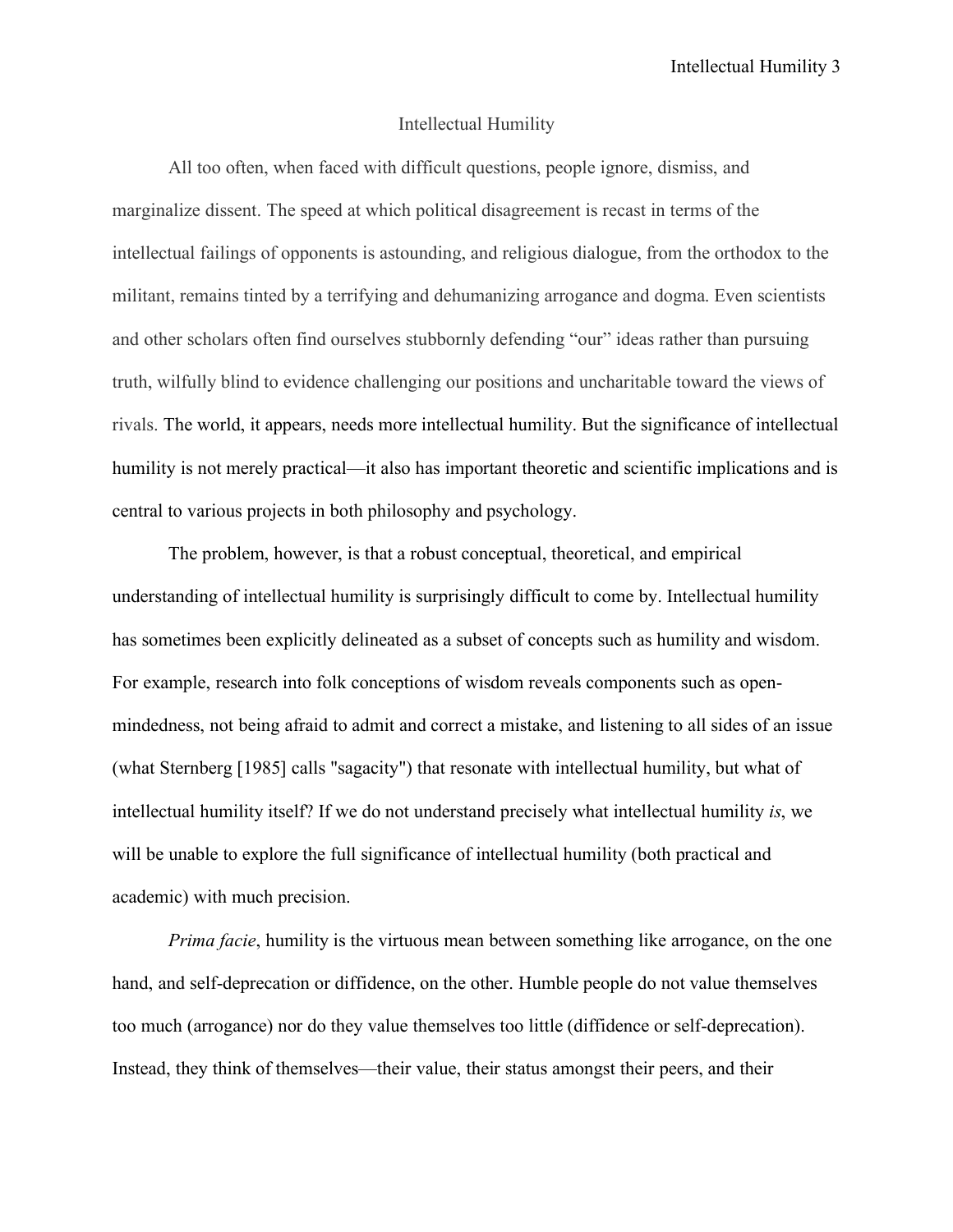abilities—as they should. We might imagine, then, that *intellectual* humility, in it's simplest form, is the virtuous mean between *intellectual* arrogance and *intellectual* diffidence. The intellectually humble person, to put it roughly, does not overly value his or her beliefs (intellectual arrogance) nor does he or she under-value them (intellectual diffidence). Instead, intellectually humble people value their beliefs and their intellectual abilities as they ought. Given its focus on beliefs, this rough approximation of intellectual humility is what we will be calling *the doxastic (i.e. relating to beliefs) account of intellectual humility.*

In this chapter, we will try to unpack and defend this simple, intuitive account of intellectual humility. While recent empirical research suggests that intellectual humility might be a multifaceted and multi-layered virtue—with moral dimensions, interpersonal dimensions, intrapersonal dimensions, etc.—we will be defending a fundamentally *doxastic* account of intellectual humility (Samuelson, et al., 2014). Whatever social or moral dimensions the virtue of intellectual humility might have, we will suggest that it needs to be built upon or understood within this basic, doxastic account.

## **Problems with the Current, Seminal Accounts of Intellectual Humility**

Robert Roberts and Jay Wood (2003, 2007) developed the current preeminent account of intellectual humility in the scholarly literature. In developing their account, Roberts and Wood define humility by contrasting it with vices like arrogance and vanity. As they explain:

Like many other epistemic virtues, humility has a wider than merely intellectual sphere. So our strategy will be first to explore it in its broader moral application, and then to carry what we have learned into a discussion of the intellectual life…. Often, virtues are best described in connection with their vice-counterparts, and this is especially important with humility…. Humility is opposite a number of vices, including arrogance, vanity,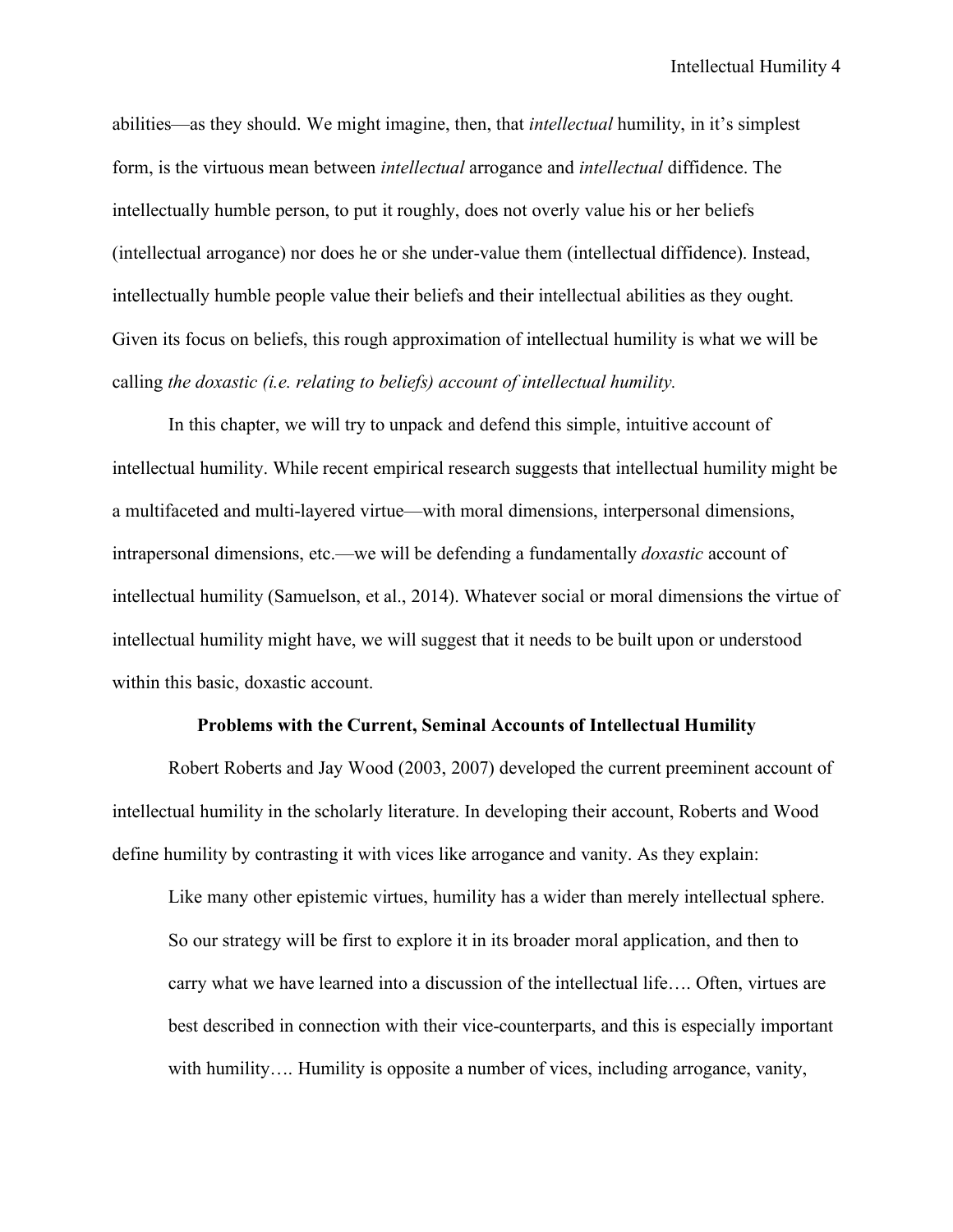conceit, egotism, grandiosity, pretentiousness, snobbishness, impertinence (presumption), haughtiness, self-righteousness, domination, selfish ambition, and self-complacency. (2003, pp. 257-258)

And so, Roberts and Wood explicate intellectual humility by working from an understanding of humility in general, generated by contrasting it with vices approximately summarized as "improper pride" (p. 258). In this way, Roberts and Wood go on to define intellectual humility as:

…an unusually low dispositional concern for the kind of status that accrues to persons who are viewed by their intellectual communities as intellectually talented, accomplished, and skilled, especially where such concern is muted or sidelined by intrinsic intellectual concerns – in particular, the concern for knowledge with its various attributes of truth, justification, warrant, coherence, precision, and significance. (2003, p. 271)

According to Roberts and Wood, intellectual humility is a virtue that can be negatively defined by its opposition to intellectual variants of vices such as arrogance, vanity, snobbishness, and domination. One way of understanding many of these kinds of vices is that they are often focused on the social wellbeing of the possessor. Thus, according to Roberts and Wood (2007), intellectual humility must be something quite the opposite: as they put it more recently, "a striking or unusual unconcern for social importance, and thus a kind of emotional *insensitivity* to the issues of status" (p. 239). The important nuance here being that the possessor of intellectual humility is not *unaware* of his or her status, excellence, or importance, but that he or she is largely *unconcerned* with the issue and is motivated to pursue epistemic goods by something beyond social status.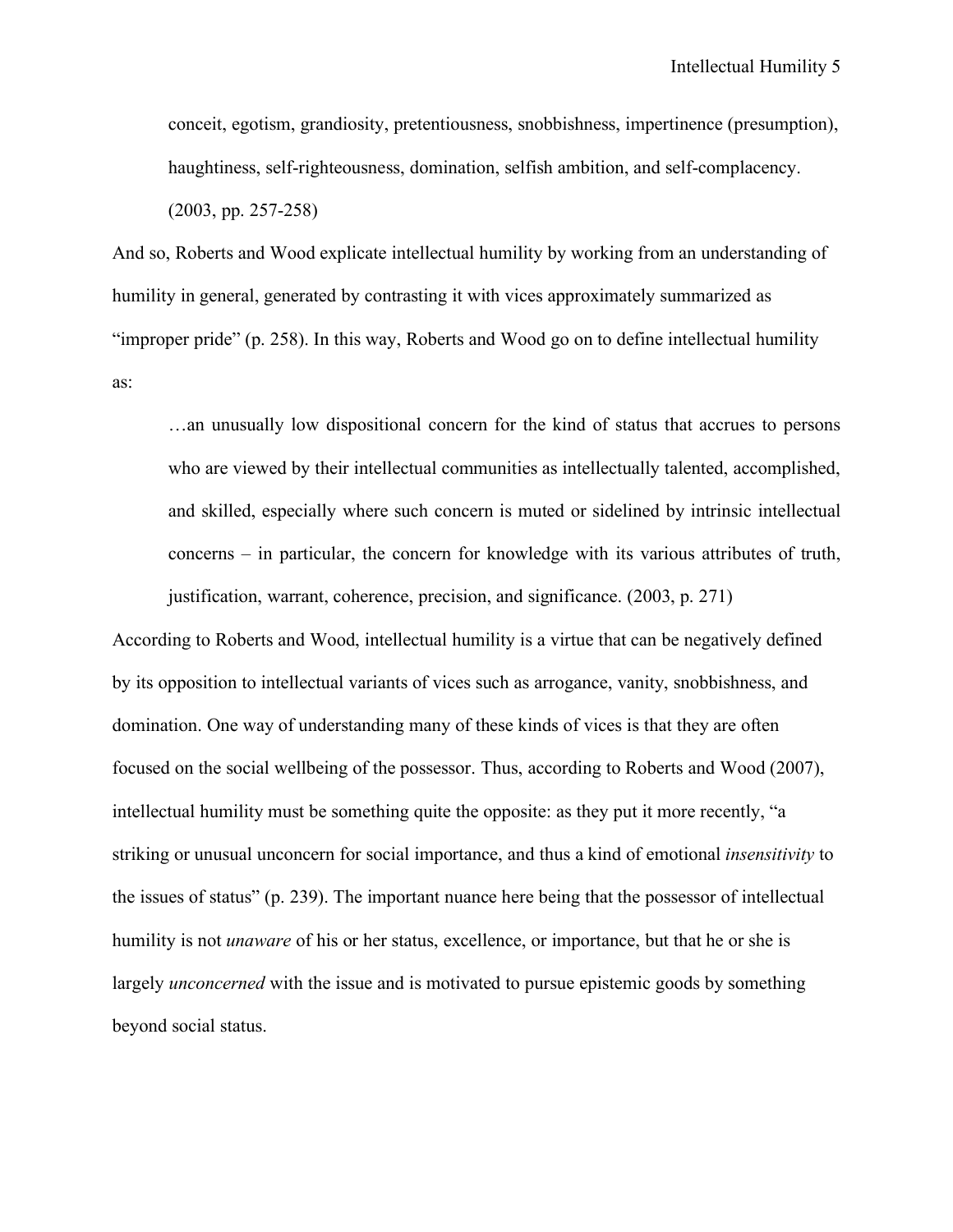The first concern for such an account is that it is not at all clear that intellectual humility is just the opposite of intellectual arrogance. We can easily imagine a person who is *too humble*—a person who is so intellectually diffident that he or she fails to appropriately recognize and appreciate his or her own intellectual achievements. Consider the case of Emma, a brilliant, expert zoologist who cares little for her (high) social status relative to Bruce, an ignorant pretender. Emma and Bruce are at an aquarium when they have a disagreement about the scientific name of a certain species of whelk. Caring nothing for her intellectual status and accolades (or Bruce's negative status), Emma takes Bruce's dissent seriously and treats him as an intellectual peer. According to the Roberts and Wood account, Emma exhibits intellectual humility; she is not at all concerned about her intellectual social importance or her academic status. Our intuition in this case is that she is not being virtuous. For a highly acclaimed and accomplished zoologist like Emma to take the dissent of a zoological dunce like Bruce seriously seems intellectually *vicious*. That someone could care too little about their relative intellectual status is a dimension missing from the Roberts and Wood account.

Second, because it is built from concerns around social status, the Roberts and Woods account of intellectual humility seems to lead to strange asymmetries when it comes to nonsocial scenarios—those where intellectual status within a community is simply not possible. Consider the following case:

SHIPWRECKED: Tragedy has befallen Bruce—the ignorant, yet arrogant wannabe zoologist—and he has been shipwrecked on a small deserted island. He is entirely alone, except for the marine animals that he in fact knows so little about. And with no social status to care about, Bruce can no longer be obsessed with his status amongst his peers and how much they think of him.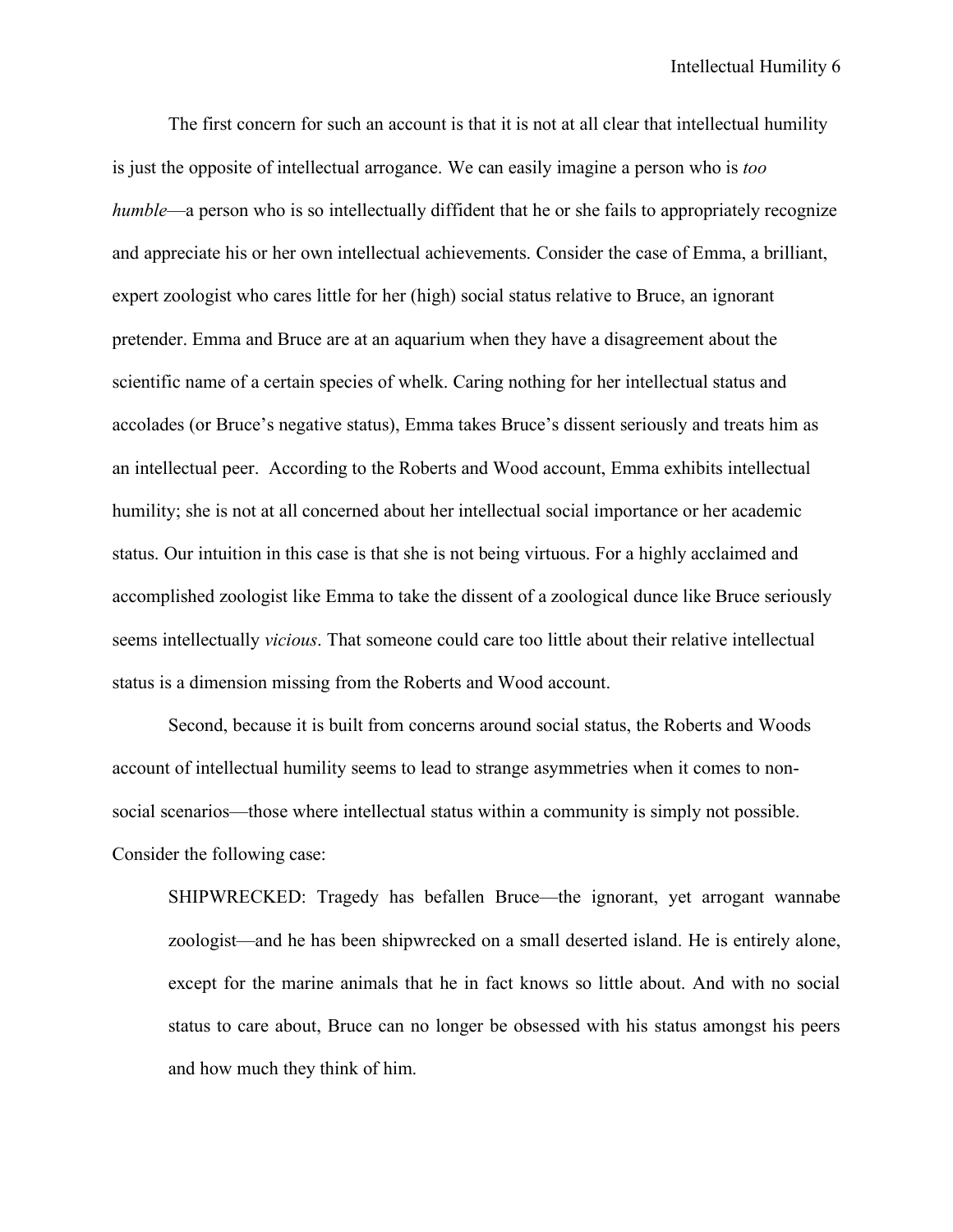In this case, with no social status to be gained or lost, Bruce cannot help but be intellectually humble. He can have no concern for his social status because there is no social status to be concerned about. And even though he might sit on the island, endlessly telling himself that all of his zoological judgments are right and true, he simply cannot be intellectually arrogant—at least not according to the Roberts and Wood account. As Bruce endlessly tells himself that all of his zoological judgments are right and true, it sure seems like he is being intellectually arrogant.

A more recent account of intellectual humility comes from Whitcomb, Battaly, Baehr, and Howard-Snyder (2015), who define intellectual humility as "proper attentiveness to, and owning of, one's intellectual limitations" (p. 12). Perhaps the most striking feature of this limitations-owning account of intellectual humility is that in order to be intellectually humble one need be *only* attentive to and own one's intellectual *limitations*; being attentive to and owning one's intellectual *strengths,* according to Whitcomb et al., is a different virtue altogether, namely *proper pride*. With such a distinction, intellectual humility *qua* intellectual humility is blind to intellectual strengths. As Whitcomb et al. admit, their account of intellectual humility "says nothing about one's orientation or stance toward one's intellectual strengths" (2015, p. 20).

As Whitcomb et al. noted, this approach may lead to some bizarre conclusions. Imagine someone who is duly attentive to and owning of their intellectual *limitations* but radically overestimates and brags about their intellectual *strengths*. Insofar as someone is intellectually arrogant if they radically overestimate and brag about their intellectual strengths, then it looks like the limitations-owning account leads to this odd conclusion: it is possible for someone to "be at once intellectually humble and intellectually arrogant" (Whitcomb et al. 2015,p. 20). And that seems like a reason to reject the view outright. The inability to rule out the possibility of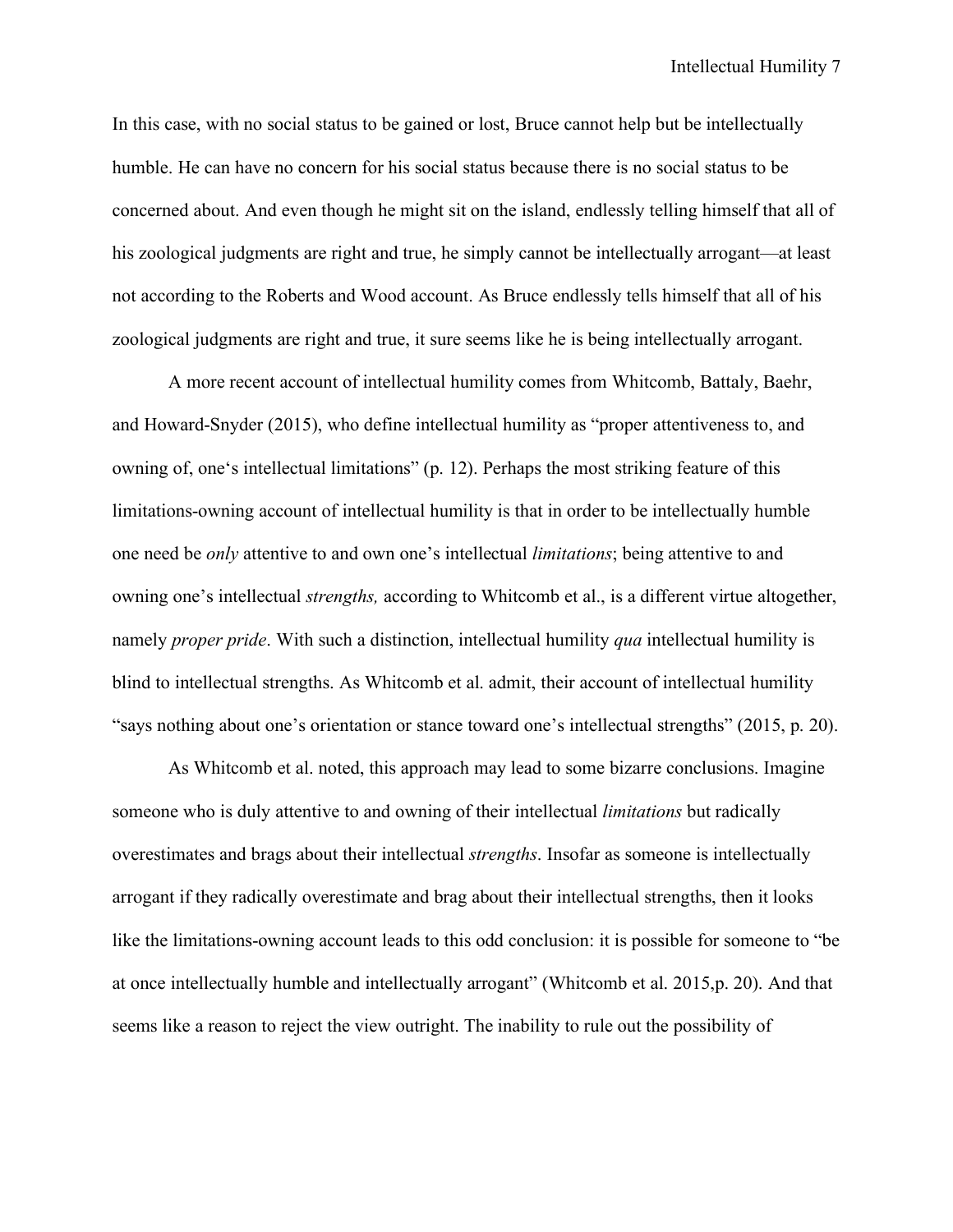someone being at once intellectually arrogant and intellectually humble is a limitation that we do not want to own in accounts of intellectual humility.

In response, Whitcomb et al. argue that such a result is metaphysically impossible for an agent who is *fully internally rational*. Of course, for anyone who is not fully internally rational which, sadly, is most everyone—it is still possible to be at once both intellectually humble and intellectually arrogant on the limitations-owning view, but that is a limitation Whitcomb et al. are willing to own. To soften the blow, they note that "perhaps [such a result] should not be all that surprising. When irrationality is on the scene—as it can be in the human mind—seemingly incompatible mental states can coexist" (2015, p. 25). We still regard this coexistence as a serious limitation of the view. Imagine someone said to you, "You need to meet Richard! He's such a kind and humble guy. Watch out, though, he's an arrogant jerk." You would think you just heard a contradiction, not, "Well, I guess Richard must be less than fully internally rational."

Even if it is right that the limitations-owning view of intellectual humility can avoid cases where someone is at once intellectually humble and intellectually arrogant just so long as that person is fully internally rational, the view still allows for cases where even a fully rational someone can be at once intellectually humble and, to use Whitcomb et al.'s term, "intellectually servile." By their reckoning, if someone does not appropriately recognize their own intellectual strengths enough, and, hence, doubts their good judgments unnecessarily or is gullible and easily duped, then they are intellectually servile. Here again, since Whitcomb et al. insist on limiting the scope of intellectual humility to intellectual *limitations* (excluding strengths), we get another odd result: someone can be at once intellectually humble and intellectually servile. And here, it does not look like appeals to fully-internally rational agents can soften the blow.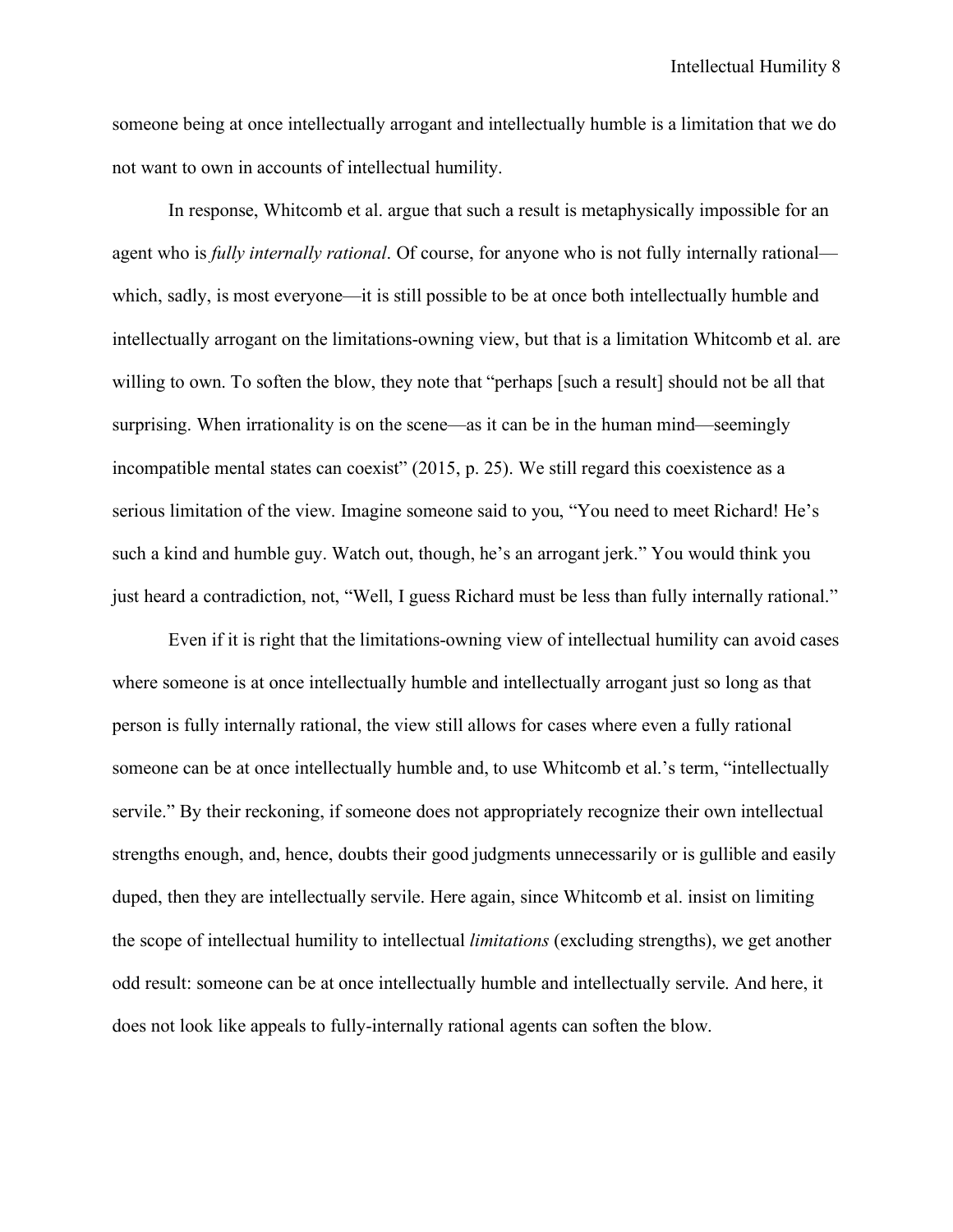Perhaps objectionable to psychologists, Whitcomb et al.'s position clearly leaves open a state-like understanding of intellectual humility. One could thoroughly own his or her limitations of knowledge or intellectual capacity in one domain but not others, or at some moments but not others. Bruce, the arrogant yet ignorant wannabe zoologist, could contentedly own his limitations in a domain that he cares little about such as early 19<sup>th</sup> century British literature, but should such owning earn him privilege of being counted among the intellectually humble? We suspect that most people who would surely merit the label of "intellectually arrogant git" have at least some domain in which they freely admit their ignorance or incompetence. Indeed, it is possible to be prideful about what one does not know, regarding it as beneath one's attention. Along with the concerns raised above in regard to the Whitcomb et al. account, this conclusion might further dampen our enthusiasm for their view of intellectual humility.

### **The Doxastic Account of Intellectual Humility**

Whatever worries one might have about Roberts and Wood's "low concern for status" account of intellectual humility or Whitcomb et al.'s "limitations-owning" account, they are two of the seminal, focused accounts of intellectual humility in the literature. As we've seen, however, both accounts face serious worries. And in both cases, these are worries we should try to avoid, thus they motivate us to look for alternative accounts of intellectual humility.

The alternative account that we want to explore is what we're calling *the doxastic account of intellectual humility*. Again, intellectual humility intuitively seems to be the virtuous mean between intellectual arrogance and intellectual diffidence. The intellectually humble person, as we have said before, doesn't overly value their beliefs nor do they under value them. Instead, they regard their beliefs, their epistemic status, and their intellectual abilities as they ought. Or, as a rough first approximation: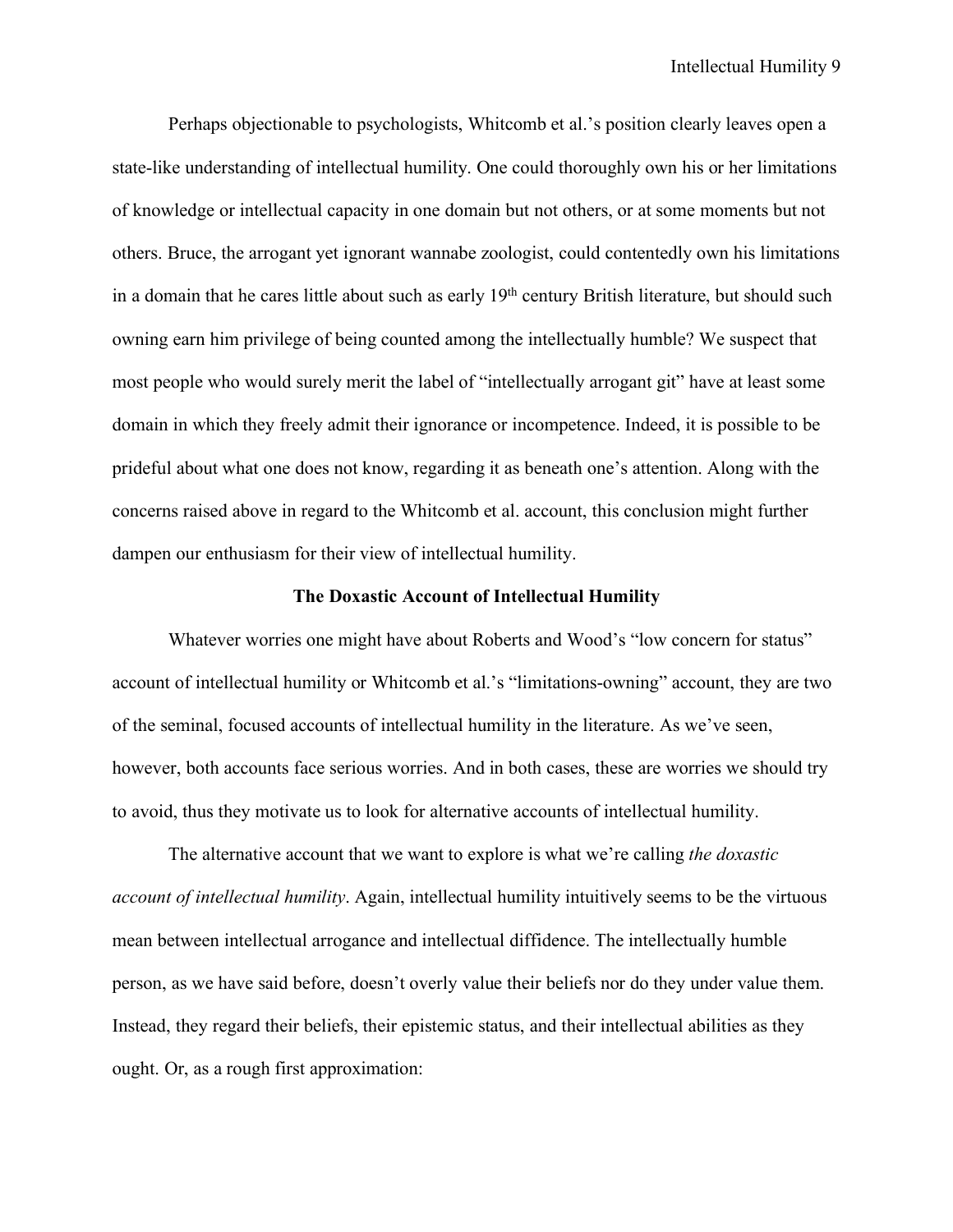DA (Doxastic Account)**:** Intellectual humility is the virtue of valuing one's own beliefs as he or she ought.

It is tempting to equate this *valuing* of beliefs with how firmly someone holds a given belief, to how resilient a given belief is to revision or relinquishment. After all, it seems right to think that an intellectually arrogant person would be someone who is completely unwilling to change his or her belief in the face disagreement, threat, or counter-evidence. Likewise, it seems right to think that intellectually diffident people would be those who hold their beliefs loosely and revise or change them with the changing wind. Intellectual humility, then, would amount to holding beliefs as firmly as you ought.

Psychological dynamics, however, suggest that belief firmness, or a belief's resilience to revision or relinquishment, are not the only or best relevant metrics for intellectual humility. Consider a case in which a doting mother finds it impossible to believe that her adult son is a violent criminal even though she can admit the overwhelming evidence of his guilt. Similarly, consider a heroic young woman who commits her life to ending human trafficking in a country in which experts tell her that the situation is utterly hopeless, but she refuses to believe them. Are the women in these examples exhibiting intellectual vice? It seems to us that the psychological dynamics surrounding why beliefs are revised or not in the face of disagreement or contradicting evidence bear upon whether one is intellectually humble versus arrogant or diffident. Intellectual humility does not collapse to simply being open-minded to the right degree.

What cases like these seem to suggest, however, is that "value" in DA should actually track the numerous factors that lead to forming and holding appropriate beliefs, something like what philosophers call *justification* or *warrant* or, to be entirely nonpartisan, *positive epistemic status*. Roughly, take positive epistemic status to be whatever, in sufficient amount, bridges the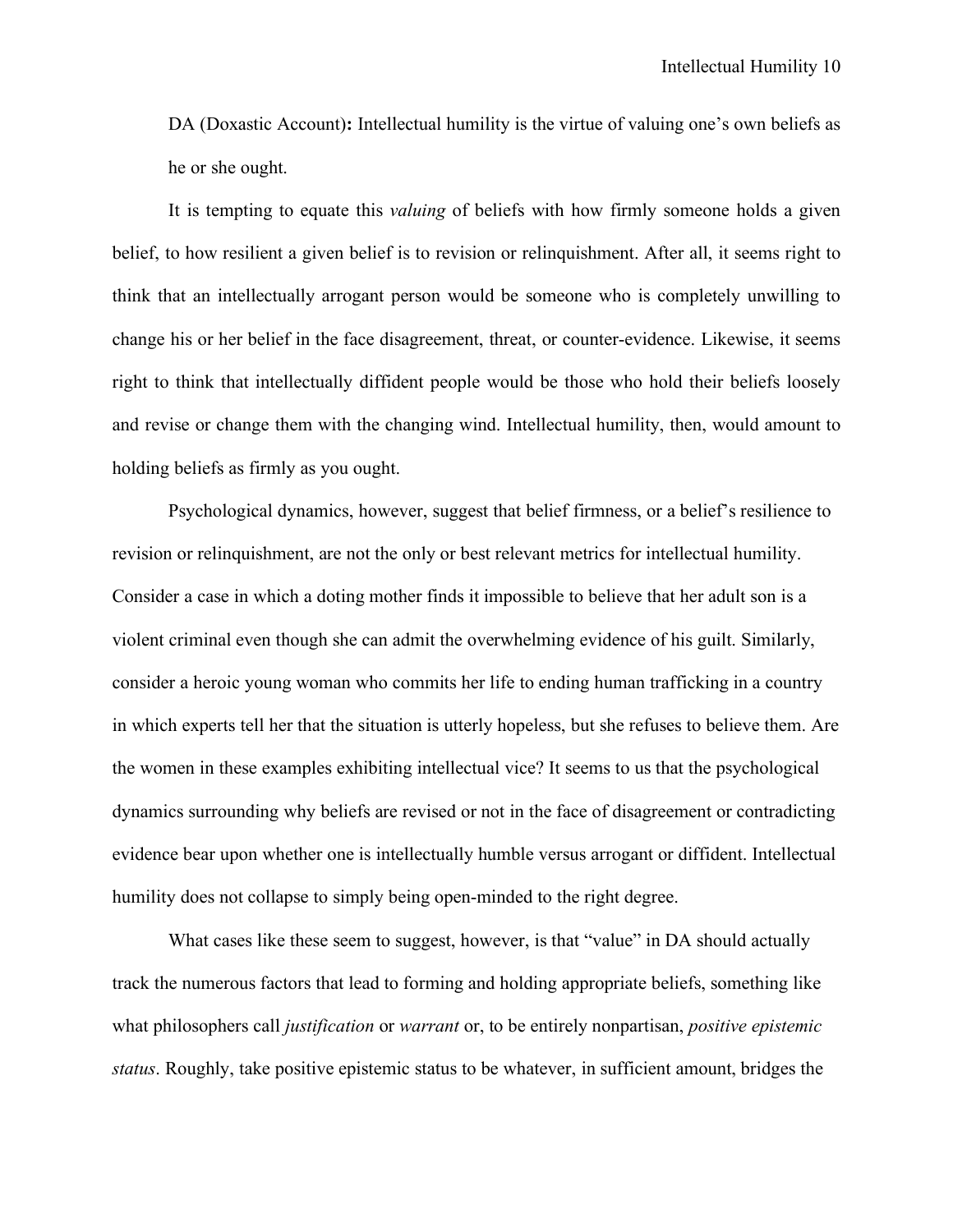gap between (mere) true belief and knowledge. No doubt, how much positive epistemic status one attributes to their beliefs will often go hand in hand with how firmly they believe it. It seems natural to think that the intellectually arrogant person attributes far more positive epistemic status to their beliefs than they should, just as the intellectually diffident person attributes far less positive epistemic status than they should. However, cases like the doting mother show that attributions of positive epistemic status and belief firmness can and do occasionally come apart; and when they do, it seems like what really matters when it comes to intellectual humility is the former.

With this in mind, perhaps we can now think of DA in terms of the following:

DA': Intellectual humility is the virtue of attributing positive epistemic status to one's own beliefs as he or she ought.

Imagine two amateur space enthusiasts, Luke and Thomas. Upon hearing the news that traces of water might have been found on Mars, Luke comes to believe very strongly that there is life on Mars. Thomas is also excited about the recent news regarding water on Mars; however, after reading unhinged speculations on a prominent flat-Earth conspiracy theory website, Thomas begins to doubt whether Mars is really even a planet. Given that the possibility of water on Mars is, at best, weak evidence for thinking that there is life on Mars, then DA′ would predict that Luke is intellectually *arrogant* in holding his belief as strongly as he does; and given that flat-Earth conspiracy theory websites should not in any way upset established scientific research, DA′ would predict that Thomas is being intellectually diffident in holding his belief as weakly as he does. Neither Luke nor Thomas are being intellectually humble; neither one seems to be accurately tracking the positive epistemic status of their respective beliefs.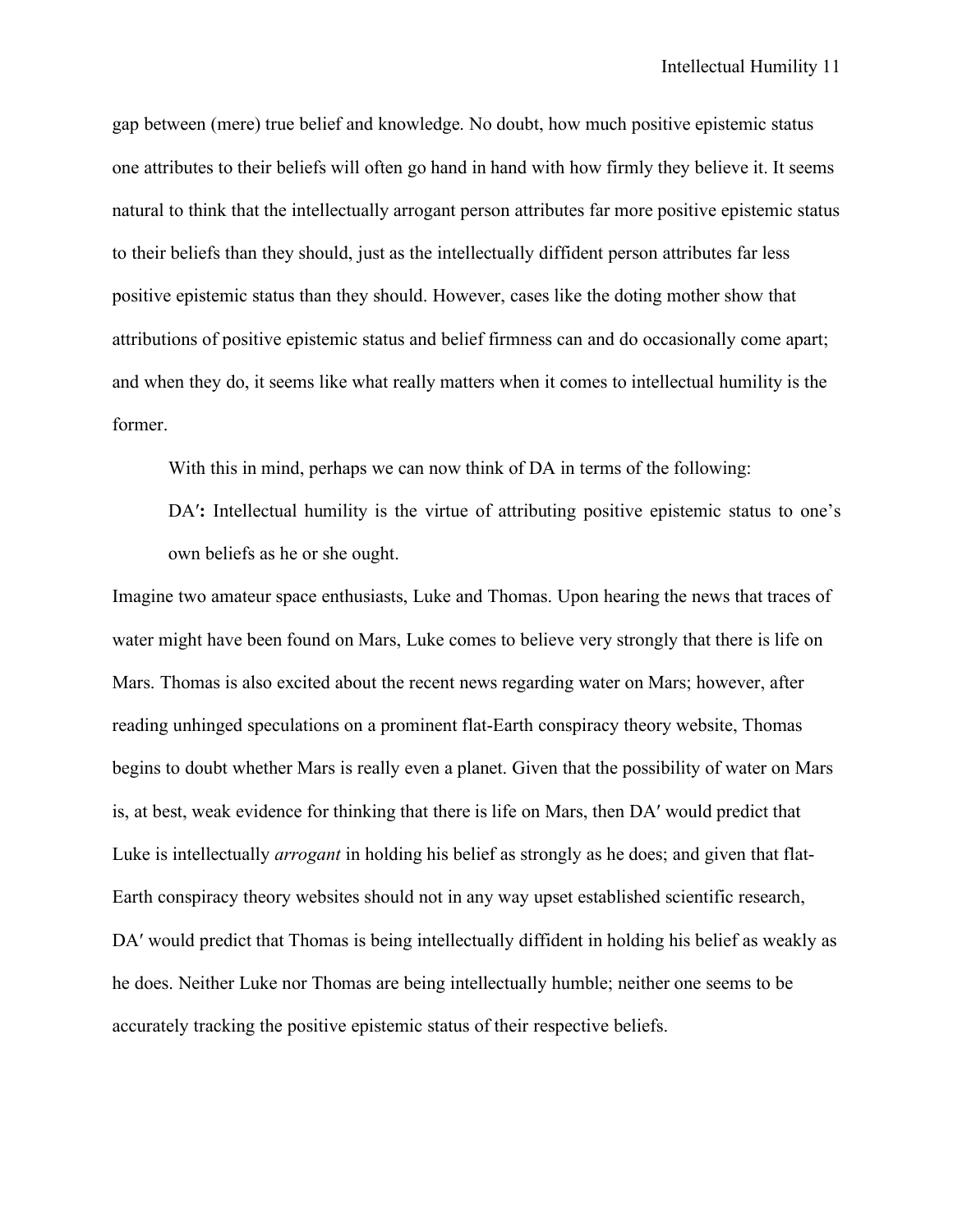But there are still a couple of problems (at least) facing DA′. First of all, it would be nice if we could say a bit more about the normative component—about what determines the positive epistemic status that a given belief *ought* to be attributed with. And relatedly, it's not entirely clear that the *attribution* of positive epistemic status is really what is at issue; it's not clear that *attribution* is really what we *ought* to be concerned about when it comes to intellectual humility. After all, *attributing positive epistemic status to a belief* seems like a highly reflective activity requiring explicit, controlled (system 2) cognitive processing, and it's not obvious that intellectual humility should only be relegated to that domain.

First of all, it seems like the positive epistemic status someone *ought* to attribute to their own beliefs is the positive epistemic status such beliefs *actually have*. So, minimally, perhaps a doxastic account of intellectual humility should be most concerned with whether or not someone is accurately tracking—be it consciously or subconsciously—the positive epistemic status that their beliefs actually enjoy. And what is more, *accurately tracking* positive epistemic status, perhaps unlike *attributing* positive epistemic status, does not seem to require highly reflective activity; *accurately tracking* positive epistemic status, perhaps unlike *attributing* positive epistemic status, seems like the sort of thing that can be done implicitly and subconsciously. All that said, we can modify our doxastic account of intellectual humility accordingly:

DA'': Intellectual humility is the virtue of accurately tracking the positive epistemic status of one's own beliefs.

Helpfully, like DA', DA'' allows us to rightly attribute intellectual arrogance to Luke in his belief about life on Mars, and it allows us to rightly attribute intellectual diffidence to Thomas in his weak belief about Mars being a planet. And it does all this without being completely normatively under-described or inadvertently demanding highly reflective cognition. For even if one is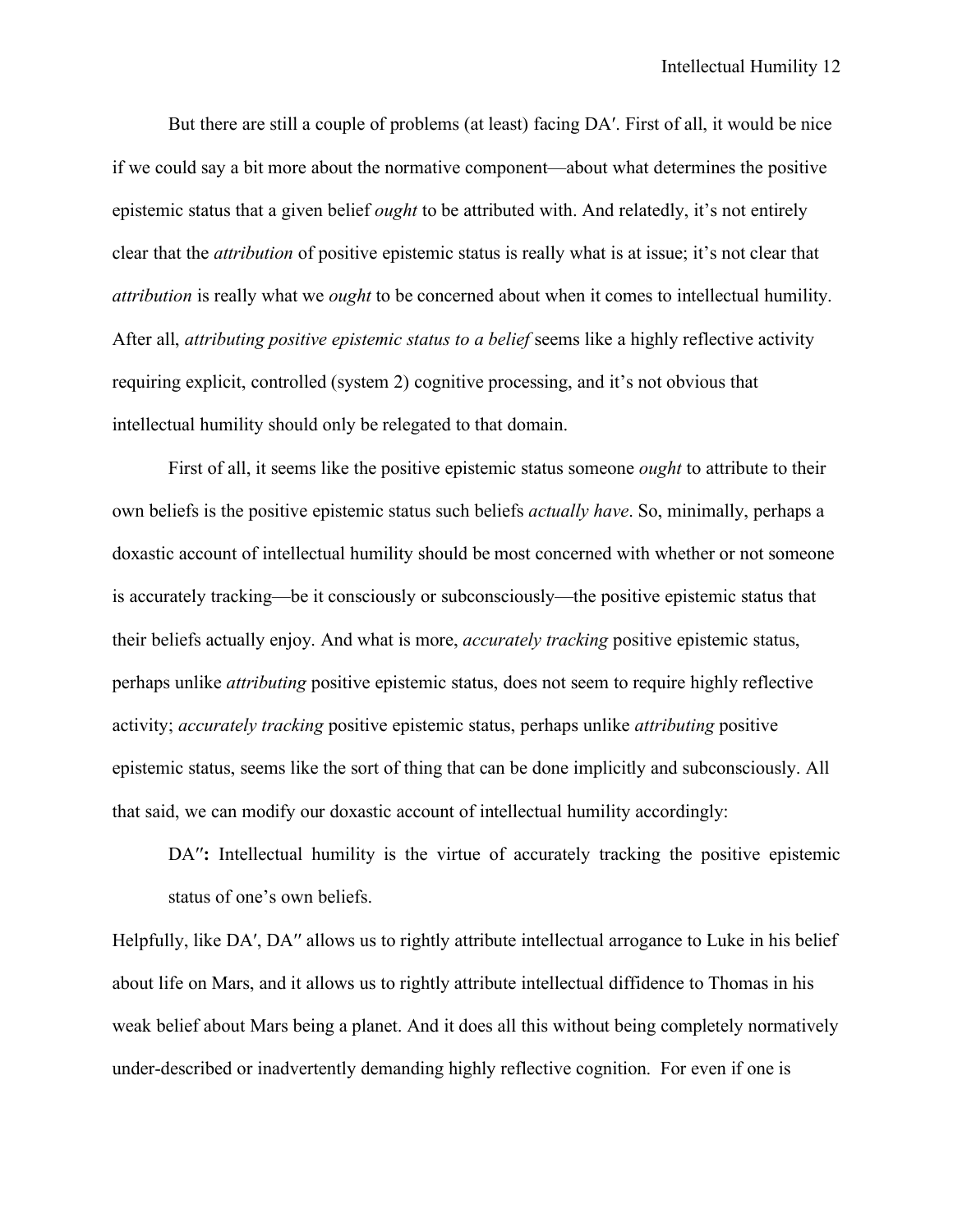attracted to a strong reflective component in developing intellectual humility at the outset, we would expect some expertise to develop over time in this regard, such as becoming more reflexive in seeking disconfirmatory evidence. What was system 2 activity may become system 1 activity, or, habitual in a sense that would satisfy Aristotelian views of virtue.

Even so, we might need to make some sort of caveat with DA'' in order to account for situations where someone has been non-culpably deceived. Consider the following case:

LIE: Mary has known Martha for many years and has always found her to be extremely trustworthy. One day, Martha is feeling a bit cheeky and decides to tell Mary a lie. Feigning a panic, Martha runs up to Mary and tells her that Mary's house is on fire. Naturally enough, since Mary has never known Martha to be anything but entirely honest, Mary non-culpably, yet falsely believes that her house is on fire and takes such a belief to have a lot of positive epistemic status (via Martha's testimony). And as such, Mary heads home in a hurry.

In order for DA" to rightly handle cases like LIE, we need Mary's belief, taken to have a lot of positive epistemic status, to not count as intellectual arrogance simply because she was deceived in a manner that she could not be reasonably expected to have caught. Thus, we make a final adjustment to our doxastic account of intellectual humility:

DA''': Intellectual humility is the virtue of accurately tracking what one could nonculpably take to be the positive epistemic status of one's own beliefs.

Since Mary is non-culpable in believing Martha's testimony, DA''' helps guarantee that Mary won't be wrongfully ascribed with intellectual arrogance.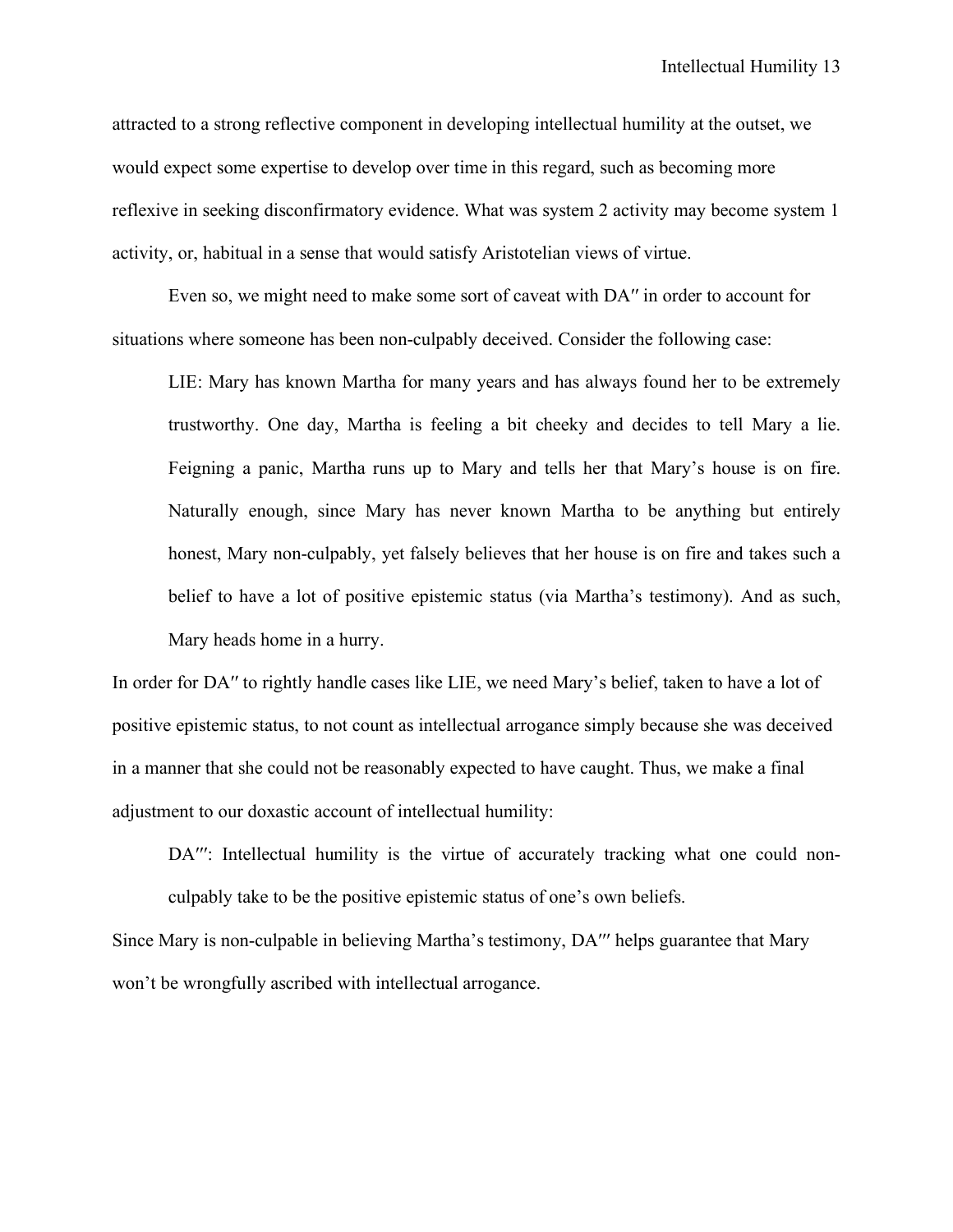Intellectual humility, according to DA<sup> $^{\prime\prime}$ </sup>, is assessed along two axes: how much positive epistemic status a given belief enjoys, and how much positive epistemic status a given agent *thinks* it enjoys. Consider the following figure (Insert Figure 1 about here).

If a belief enjoys only a very marginal amount of positive epistemic status (perhaps the belief that an ideal tropical beach includes no fewer than 20 but no more than 40 palm trees per 100 meters of coastline), then intellectual humility requires that a given agent track that modest positive epistemic status accordingly. In contrast, if a given belief enjoys a tremendous amount of positive epistemic status (as in the belief that the external world actually exists), then the intellectually humble agent will value such a belief accordingly, tracking its positive epistemic status. Ascribing too much positive epistemic status to a given belief would be vicious (intellectually arrogant, upper left-hand corner of Figure 1), as would ascribing too little (intellectual diffidence, lower right-hand corner of Figure 1).

#### **Addressing Some Objections, Further Questions, and Future Directions**

Now, while we would humbly suggest that the doxastic account is the best way to think about intellectual humility, experience tells us that everyone may not be convinced. In closing, we briefly discuss six common questions that may spawn additional research in the philosophical and psychological treatments of intellectual humility.

#### **Is Intellectual Humility Really a Virtuous Mean?**

Some philosophers (like Roberts and Wood) might object to the idea that intellectual humility (or humility) is really best conceived of as a virtuous mean, an issue with major implications for psychological measurement. The principle reason one might think intellectual humility *isn't* a virtuous mean is because it seems like we would have to encourage someone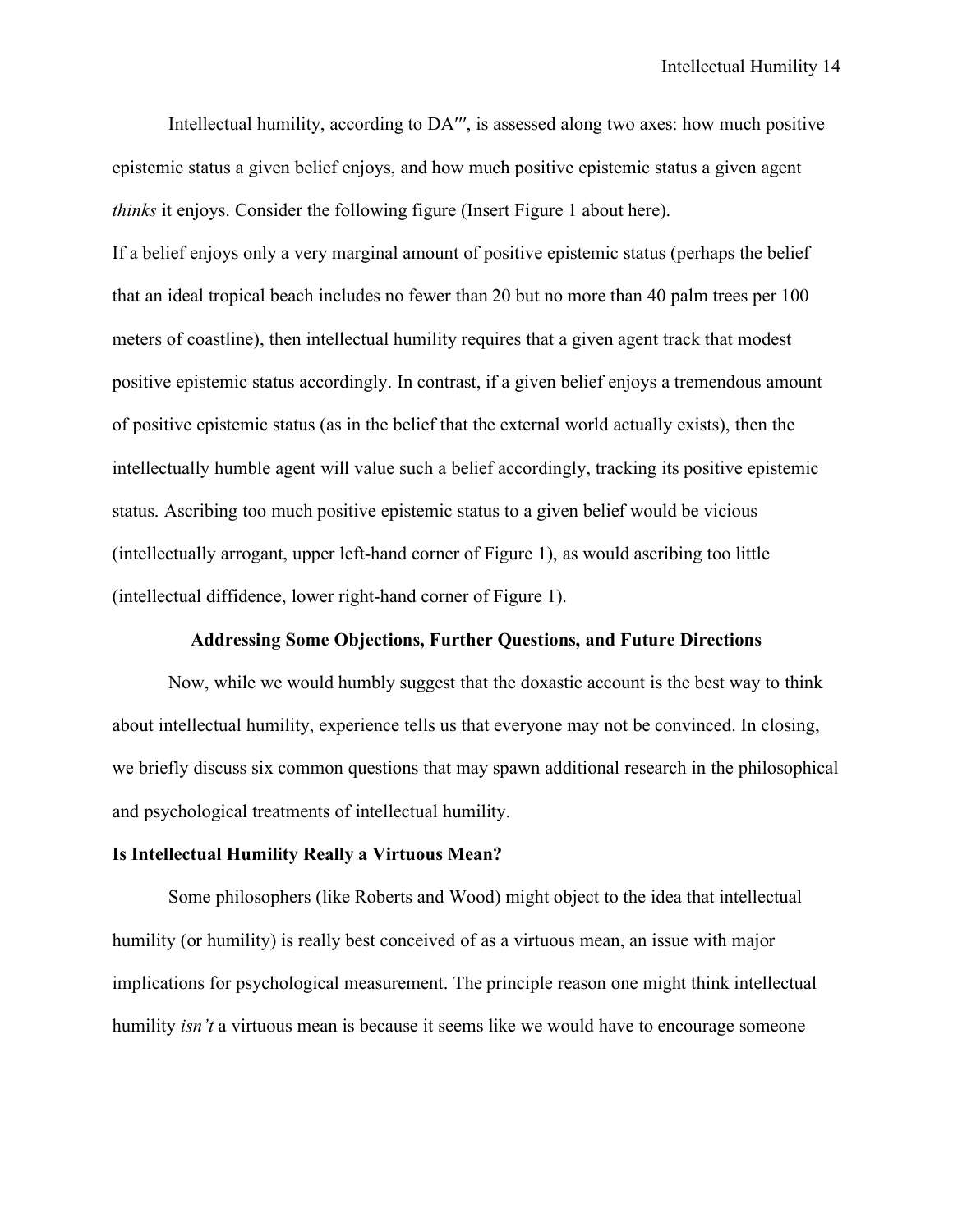who is extremely self-deprecating or intellectually diffident that they need to be more humble, and that seems counterintuitive. So it might seem as though we have conflicting intuitions here.

We suggest that we can explain away this apparent conflict as an unfortunate consequence of common language use that does not reflect a deeper problem. Consider the virtue of courage. We take it that most people would agree that courage is the virtuous mean between cowardice and foolhardiness (or rashness). But even so, like humility and intellectual humility, it might feel odd to encourage someone who is recklessly foolhardy to be more courageous. Why is this? Common encouragement to "take courage" is generally aimed at people who are cowardly, not foolhardy, and so encouraging a rash person to not be rash but courageous is uncommon. It does not follow that courage is a one-dimensional virtue. Analogously, in discussions concerning humility, arrogance is the most commonly targeted vice and so our language does not readily accommodate the idea of diffidence as lacking humility. Dichotomous thought and speech seem to come easier to human psychology than thinking in terms of virtuous middles.

### **Are We Really Talking about Intellectual Humility?**

Perhaps we are not really talking about intellectual humility at all but about another virtue and just calling it intellectual humility. Perhaps our account highlights a feature of intellectual virtues in general but we are not picking out intellectual humility in particular. Or, if we are picking out something specific, perhaps we are really just talking about intellectual honesty, accuracy, or firmness, and not intellectual humility (e.g., see. Wood, 2012).

The philosophy of intellectual humility is currently something like a wild frontier. As Roberts (2012) noted in his discussion summary for the Big Questions Online piece, "What is it to be Intellectually Humble?", "One of the most striking things to emerge from our discussion of intellectual humility is the lack of consensus on what 'humility' and 'intellectual humility'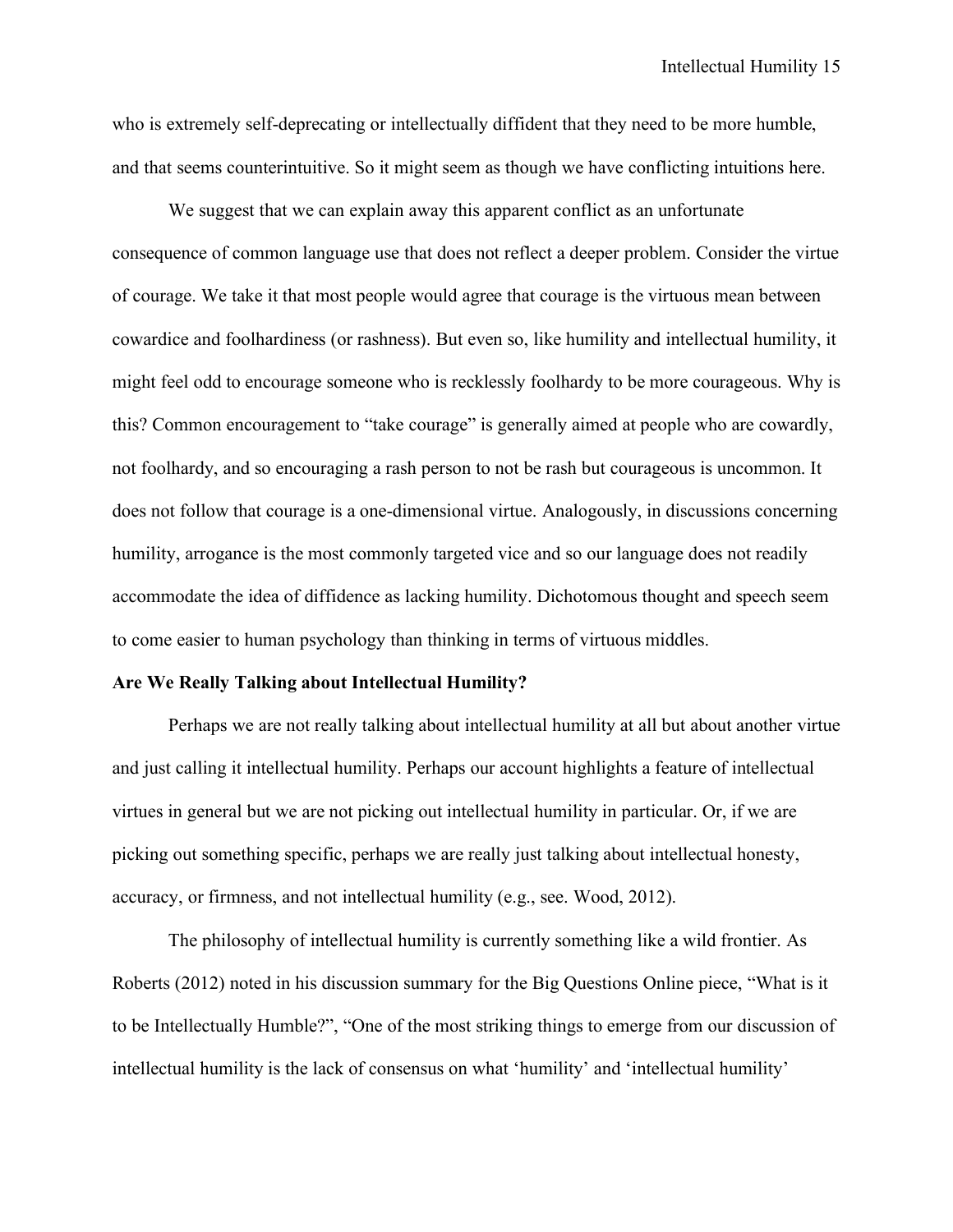mean." As the conversation develops, it has become manifestly clear that there is no shared or even entirely dominate view of intellectual humility in the literature; the Roberts and Wood view is different from Whitcomb et al.'s view, which is different from our view, etc. So it seems like the state of play right now is to try to stake a claim and defend it as best you can (but without attributing it with inappropriate positive epistemic status)! And that's what we're doing. Of course, if there were consensus regarding that *with which* we are confusing intellectual humility, then perhaps we should still back off from our account, but there is no such consensus.

#### **Is Intellectual Humility a Virtuous Trait or Context Dependent?**

We have assumed that intellectual humility is best conceptualized as a general tendency or trait that characterizes a virtuous knower. The empirical question for psychologists is whether exhibiting intellectual humility, as conceptualized here, really generalizes across situations and domains of thought. We suspect that intellectual humility differs from courage in this regard. Compare the fire fighter who places fear aside on a daily basis to save others with a timid child who runs from fear except when her younger sister is threatened and then she rushes into harms way courageously. The child exhibits courage in a particular moment, and the fire fighter does so with enough frequency that we regard the virtue as trait-like; both show courage. Accurately tracking the positive epistemic of a large number of their beliefs, however, is something that a great many people probably do with a large proportion of their beliefs. Unlike courage, however, most of us would not be terribly impressed if someone "rose to the occasion" and accurately tracked the epistemic status of just one belief or belief in only one domain. Imagine the sophomore in college who, in the face of her philosophy professor arguing that the student is only a brain in a vat and everything she thinks is the external world is only in her mind still maintains that there is a real world. Such a student may be accurately tracking the positive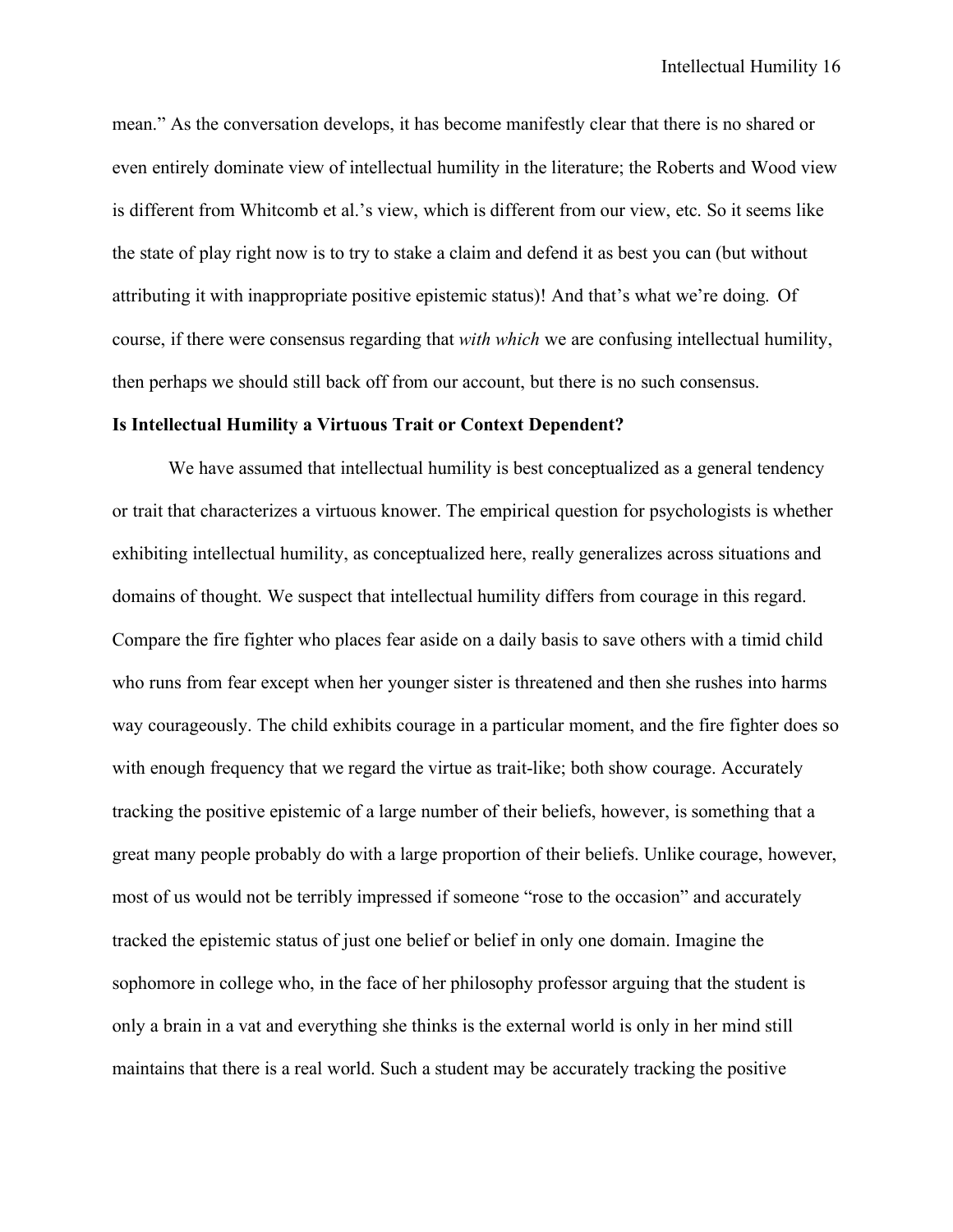epistemic status of her belief that the external world is real but we would probably not award her a medal for intellectual virtue. Why? Probably most of us already do a reasonably strong job of tracking the positive epistemic status of beliefs that fall at both extremes of the horizontal line in Figure 1, and we are even bound to accurately track the positive epistemic status for beliefs closer to the middle at least occasionally. Much more interesting for both psychologists and philosophers would be to examine whether intellectual humility as presented here is more likely across some domains of beliefs or environmental contexts in individuals who are not broadly intellectually humble.

#### **How Accurate—and in What Way—Does One Need to Be in Tracking One's Beliefs?**

The trait-state distinction raises another potential concern relevant to measuring intellectual humility. One may be concerned that our definition of intellectual humility fails to specify just how accurate one must be in tracking the positive epistemic status of one's own beliefs to be intellectually humble versus arrogant or diffident. Must one accurately track the positive epistemic status of all of one's own beliefs with an extremely high degree of fidelity, or only most of them with a moderately high degree of fidelity, or somewhere in between? Whereas we are content to allow intellectual humility to fall somewhere on a continuum (again, like courage), some comment is required regarding which counts more: the *breadth* or *depth* of accurate tracking in gauging or measuring intellectual humility.

The question is analogous to measuring intelligence: is a genius someone who is exceptionally strong in a particular domain or generally strong in an exceptional number of domains? Both the depth and the breadth positions have merit. We confess to having no strong commitment to whether "accuracy" in our definition should be construed in terms of high degree of accuracy tracking fidelity on any given belief versus high proportion of accuracy tracking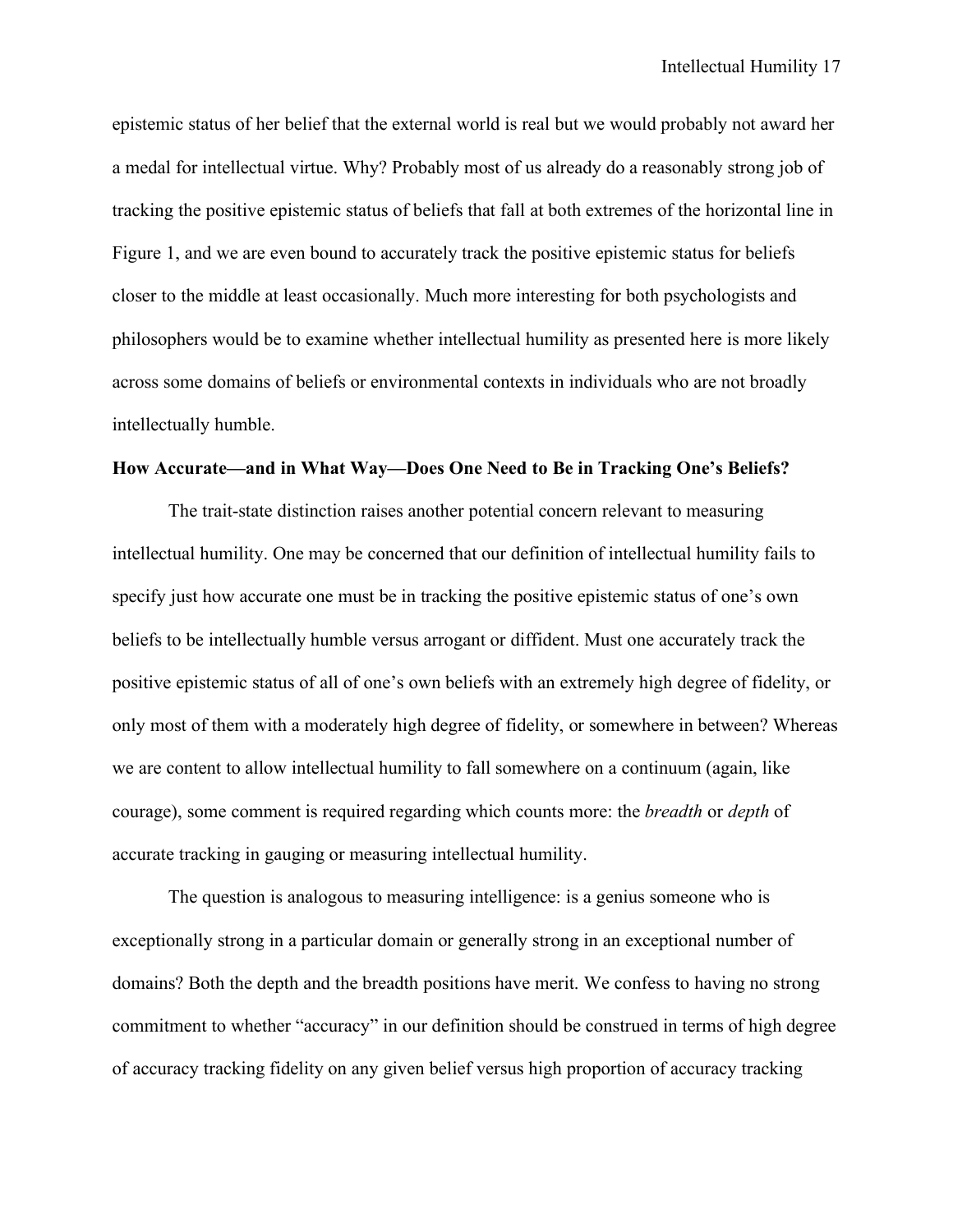across beliefs. Whereas we are inclined toward the latter "breadth" view – akin to seeing intelligence as strength across an exceptional number of domains – we wish to withhold commitment until more data are available. Psychological research may demonstrate that intellectual humility is more like general intelligence with very fluid domain and situational boundaries or more like special intelligences with sharp strengths in only some areas.

# **What about a Social Dimension?**

Recent empirical research (including some of our own; see Samuelson, Jarvinen, Paulus, Church, Hardy, & Barrett, 2014) seems to strongly suggest that folk conceptions of intellectual humility contain not only a doxastic/epistemic dimension but also a clear social dimension. Intellectual humility, in the folk mind, often seems to be connected with how we engage with and treat other people, and this seems right to us. It is a worry for our account that it seems so very focused on the doxastic or epistemic dimensions of intellectual humility.

There are, we think, three ways to respond to this worry. First, we could back off on giving a 'full blown' account of intellectual humility and just satisfy ourselves with the claim that the doxastic account of intellectual humility is merely a necessary condition on intellectual humility, and maybe something else—another condition—needs to be added to it in order to account for the social dimension.

Second, it is not obvious that the doxastic account of intellectual humility is not already suited to incorporate interpersonal or intrapersonal elements within it. After all, *positive epistemic status* is an extremely open-ended concept. If intellectual character virtues or social, epistemic virtues are included as at least a part of the positive epistemic status at issue (which we think they should be), and if interpersonal and intrapersonal considerations can be incorporated within such virtues (which they often are), then there is a straightforward way for the doxastic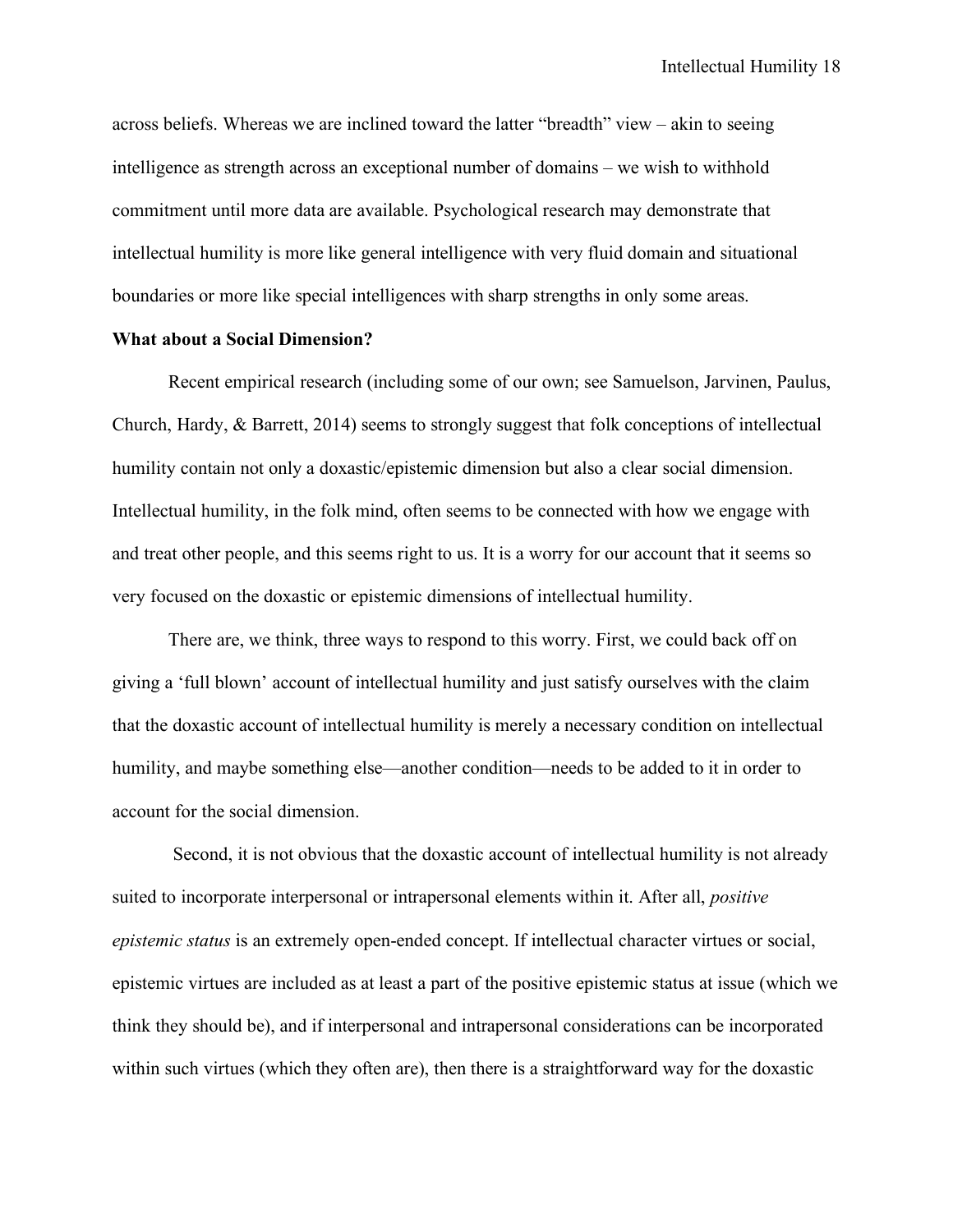account of intellectual humility to account for such dimensions. For instance, part of raising or lowering the degree to which one holds a belief's positive epistemic status may include whether a person that one ought to humble themselves before holds an opposing view.

Third, contrary to initial appearances, perhaps intellectual humility really does not have to have a social dimension. Think of someone who is completely socially oblivious because of a developmental disorder or a cross-cultural setting. In the US, *not* tipping a waiter or waitress is the sort of thing you only do when you are looking to signify your distaste for the service you received. In China, however, tipping a waiter or waitress is the sort of thing you do only when you are looking to insult someone. If we did not know about this social norm and we visited a restaurant and tipped handsomely for what we thought was excellent service, we would be considered raging jerks—but would we really be? We do not think so. Our hearts were in the right place, we just did not know the social norms. To be sure, our actions often go hand-in-hand with our intentions and that might explain why we tend to think intellectual humility has a social component. Usually, if someone is acting like a total, arrogant prig, it is because he or she is a total, arrogant prig. But we wonder if the so-called "social dimensions" of intellectual humility are not actually necessary for a useful conception of intellectual humility.

# **Does the Doxastic View Split Intellectual Humility from Humility?**

Because the doxastic view focuses on how one holds beliefs rather than on social status or treatment of others, it may appear that this view distances intellectual humility from general humility. Isn't intellectual humility a sub-class of humility? Alternatively, it could be the case that humility is a subset of intellectual humility: perhaps humility is just being intellectually humble about how one conceives of him or herself. If this is correct, then perhaps the most parsimonious way to understand humility is by way of intellectual humility. Indeed, in a seminal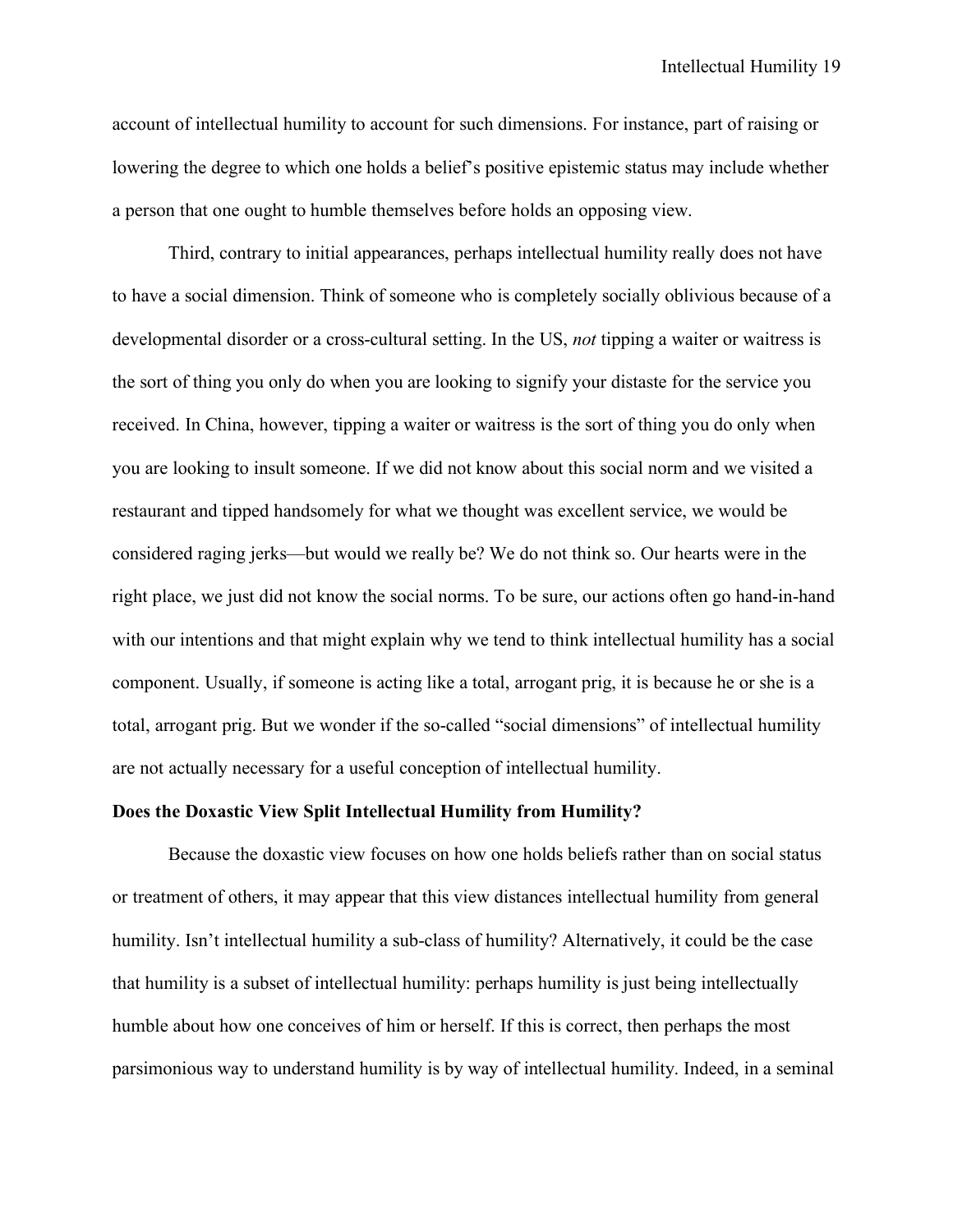theoretical piece in the psychology literature, Tangney (2000) grounds the definition of humility in two realms: a proper *understanding* of the self (accurate assessment, keeping one's abilities/accomplishments in proper perspective, low self-focus) and a certain intellectual disposition (acknowledging mistakes, intellectual openness). Various measures of humility have also reflected these dimensions (Davis et al., 2011; Landrum, 2011; Rowatt et al., 2006). Perhaps some of the challenges that have been encountered in the measurement of humility could find resolution if humility was seen as a component of intellectual humility.

# **Conclusion**

Based upon our analysis, our working definition of intellectual humility is *the virtue of accurately tracking what one could non-culpably take to be the positive epistemic status of one's own beliefs*. We regard this definition as both a virtuous mean between intellectual arrogance and diffidence and as having advantages over other recent conceptions of intellectual humility. Further philosophical work and psychological evidence will help determine how this construct relates to general social humility on the one hand, and intellectual traits such as openmindedness, curiosity, and honestly on the other. Our hope is that this model of intellectual humility will be helpful for psychological and social scientists in developing useful measures of this intellectual virtue as well as curricula and interventions that may encourage its development.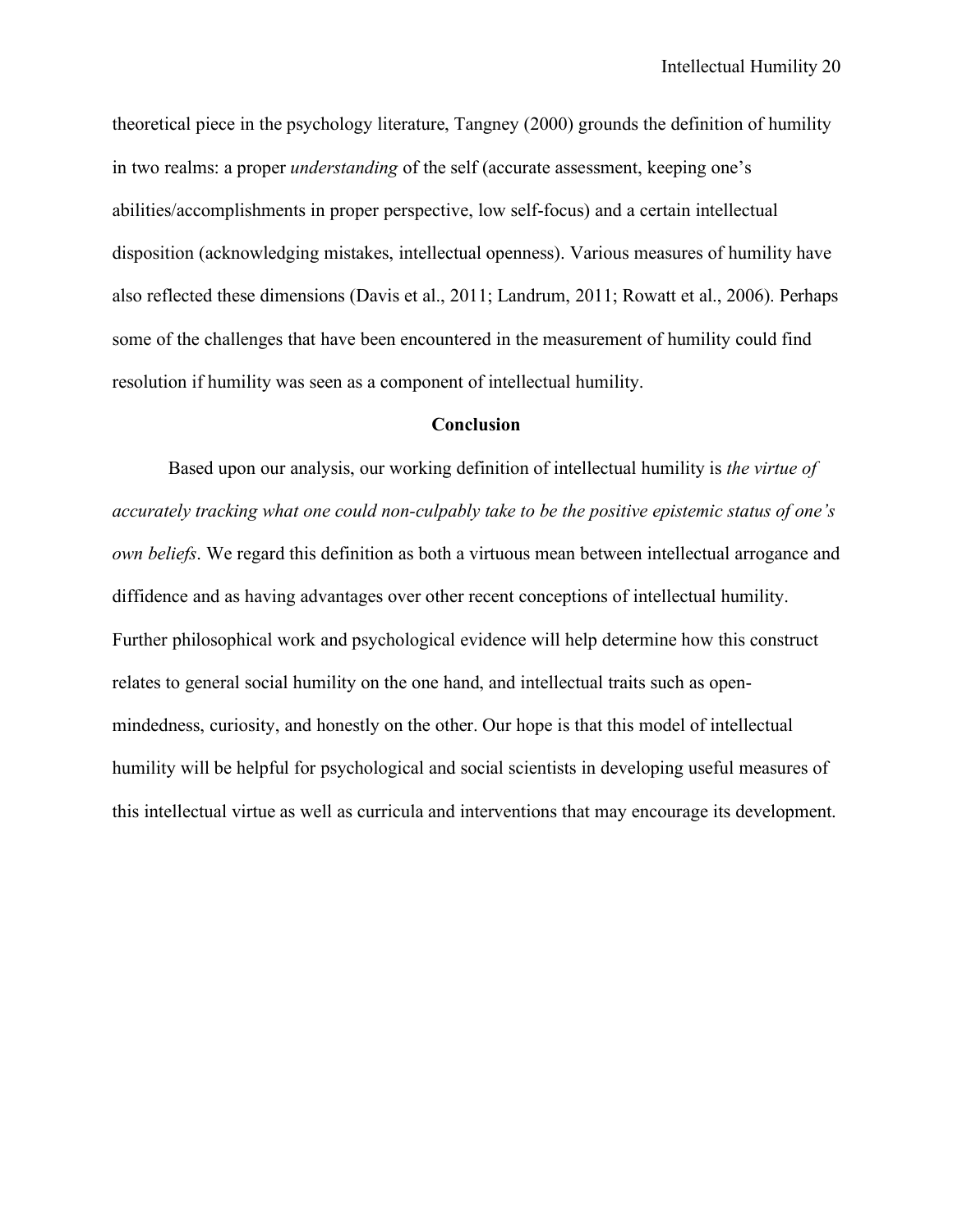## **References**

- Davis, D. E., Hook, J. N., Worthington, E. L., Van Tongeren, D. R., Gartner, A. L., Jennings, D. J., & Emmons, R. A. (2011). Relational humility: Conceptualizing and measuring humility as a personality judgment. *Journal of Personality Assessment*, *93*(3), 225-234. doi: 10.1080/00223891.2011.558871
- Landrum, R. E. (2011). Measuring dispositional humility: A first approximation. *Psychological Reports, 108*(1), 217-228. doi: 10.2466/02.07.09.pr0.108.1.217-228
- Roberts, R. C. (2012, June). What is it to be intellectual humble: Discussion summary. *The Big Questions Online*. Retrieved October 4, 2012, from http://www.bigquestionsonline.com/node/135/comment/summary/all
- Rowatt, W. C., Powers, C., Targhetta, V., Comer, J., Kennedy, S., & Labouff, J. (2006). Development and initial validation of an implicit measure of humility relative to arrogance. *The Journal of Positive Psychology*, *1*(4), 198-211. doi: 10.1080/17439760600885671
- Samuelson, P. L., Jarvinen, M. J., Paulus, T. P., Church, I. M., Hardy, S. A., & Barrett, J. L. (2014). Implicit theories of intellectual virtues and vices: A focus on intellectual humility. *Journal of Positive Psychology*, *10*, 389-406. 10.1080/17439760.2014.967802.
- Sternberg, R. J. (1985). Implicit theories of intelligence, creativity, and wisdom. *Journal of Personality and Social Psychology*, *49*(3), 607–627. doi:10.1037/0022-3514.49.3.607
- Tangney, J. P. (2000). Humility: Theoretical perspectives, empirical findings and directions for future research. *Journal of Social and Clinical Psychology*, *19*(1), 70-82. doi: 10.1521/jscp.2000.19.1.70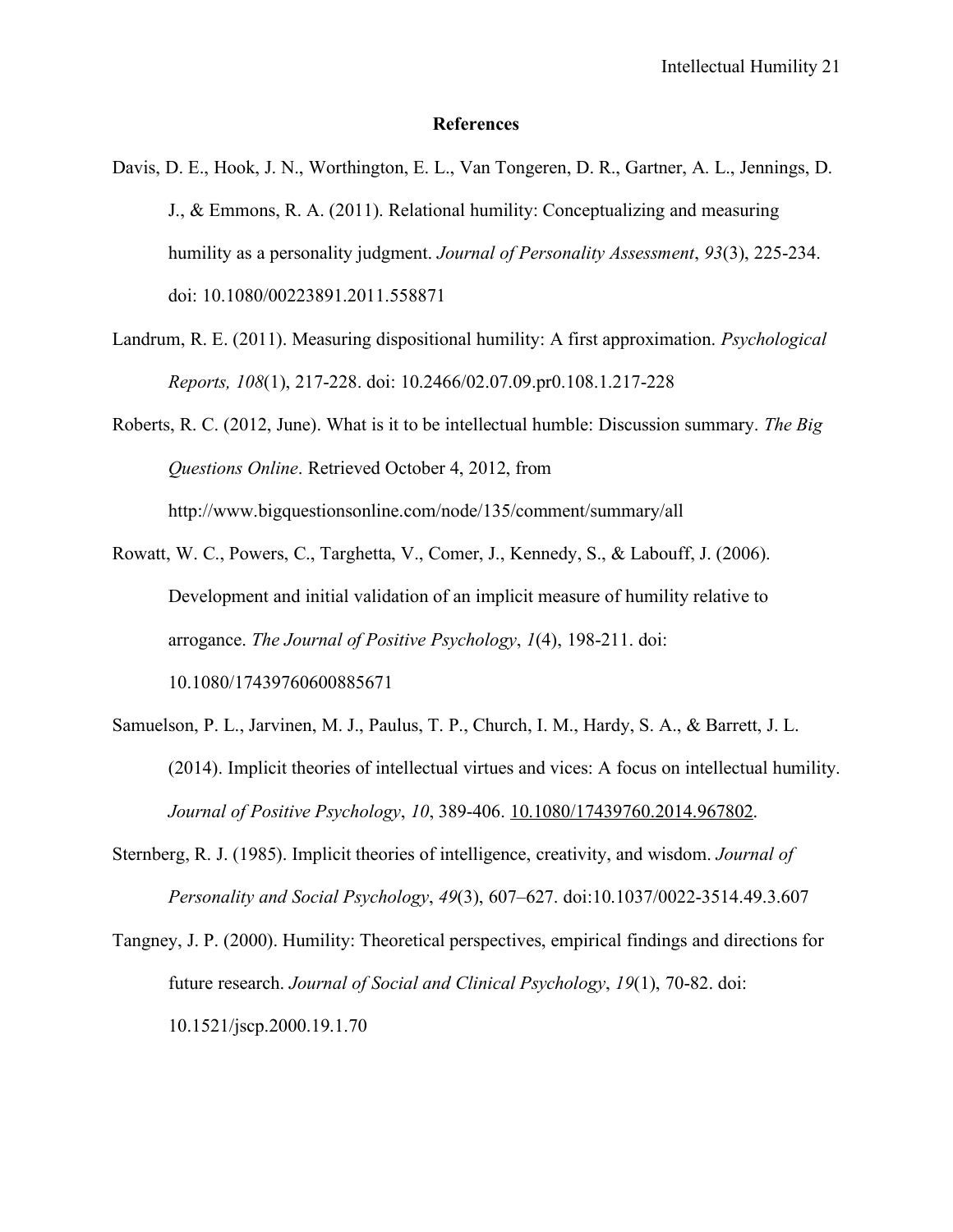- Whitcomb, D., Battaly, H., Baehr, J., & Howard- Snyder, D. (2015). Intellectual humility: Owning our limitations. *Philosophy and Phenomenological Research*, *91*(1), 1-31.
- Wood, W. J. (2012, December). How might intellectual humility lead to scientific insight: Discussion summary. *The Big Questions Online*. Retrieved October 4, 2012, from https://www.bigquestionsonline.com/node/177/comment/summary/all